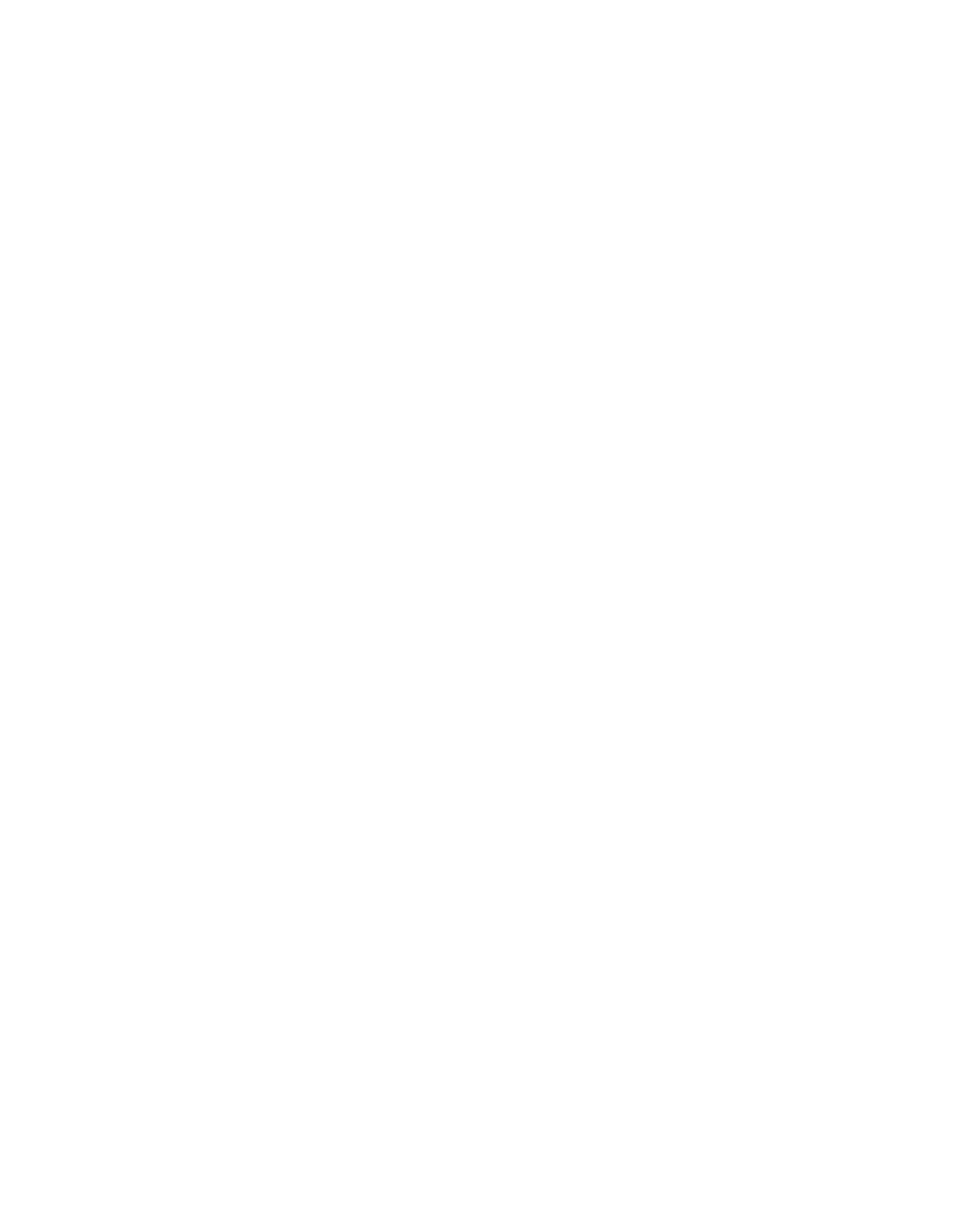# **TABLE OF CONTENTS**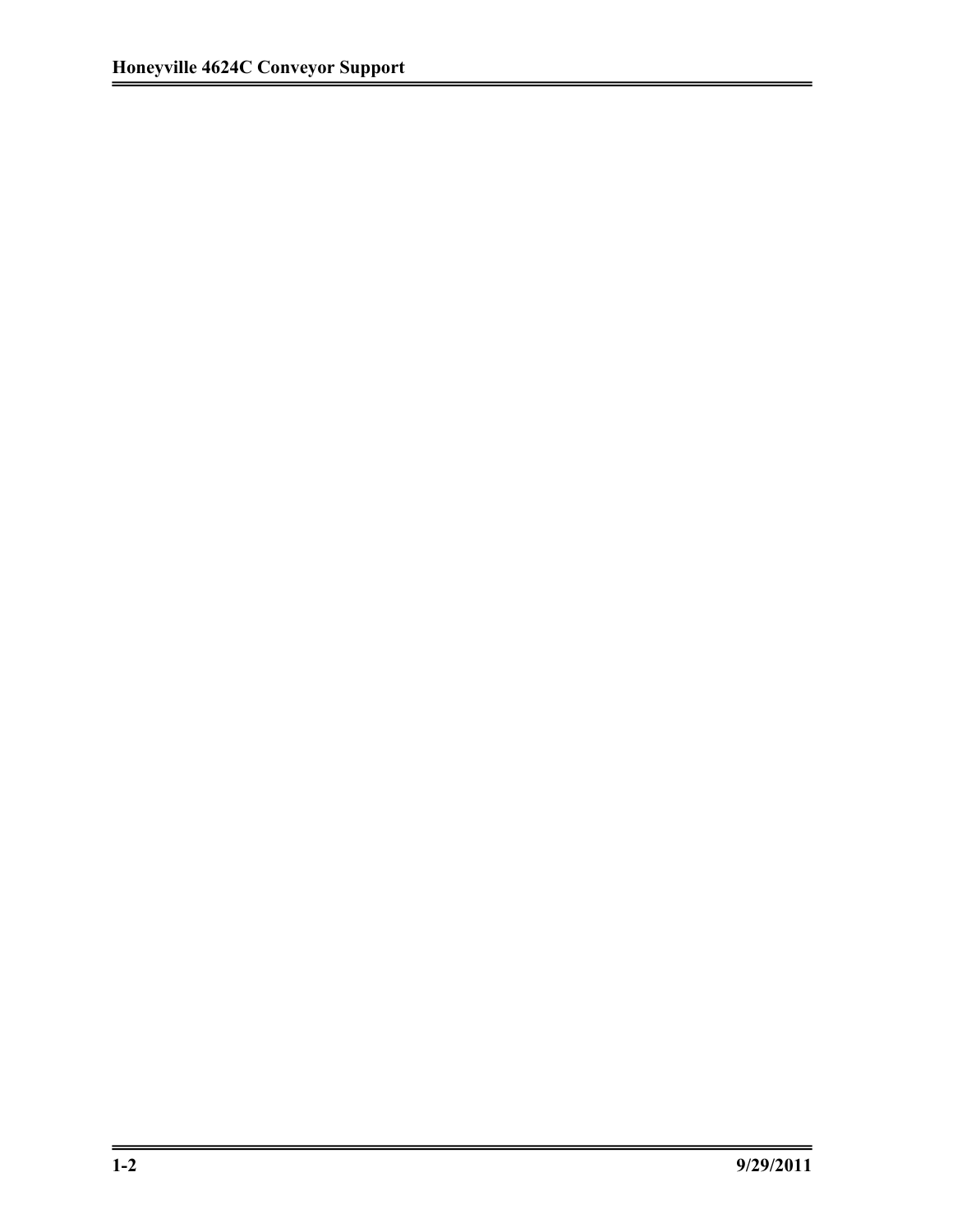## **INTRODUCTION**

Thank you for purchasing a Honeyville Conveyor Support. This manual will provide step by step procedures that will provide a smooth assembly process for your conveyor support.

This structure is designed to support a conveyor (drag type or U-trough type) and also provide a 24" wide walkway for service personnel. This walkway provides industry standard handrailing and adequate toe kick protection for a safe access to the conveyor for qualified service personnel.

Safety equipment should be used at all times; fall protection gear should be worn by service or inspection personnel when performing tasks on equipment located on this support structure.

Honeyville Conveyor Supports have been designed to meet the following conditions:

- 40' clear span fully loaded without any additional cable trusses or support posts.
- 140 lbs. per running foot loading on structure. This is the combined weight of the conveyor and the product being conveyed.
- Additional snow load of 55 lbs. per square foot.
- Wind loading of 110 mph.
- Designed to be installed in horizontal position  $+/$  10 $^{\circ}$ .

This support structure has been certified by an independent engineering firm (PES Associates, Inc.) to meet the conditions stated.



Honeyville Metal, Inc. 4200 S 900 W Topeka, IN 46571 Phone: (219) 593-2266 Fax: (219) 593-2486 www.HoneyvilleMetal.com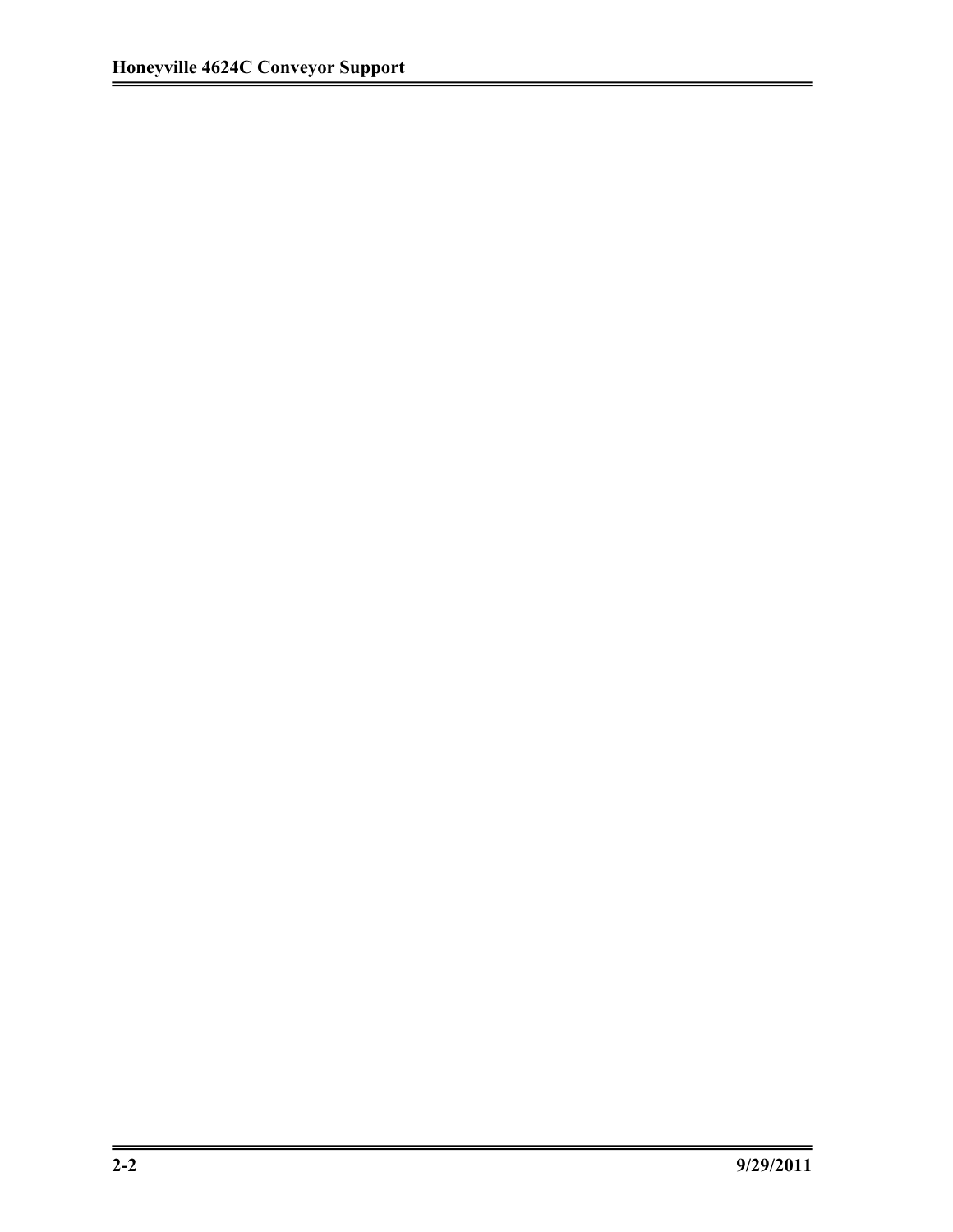# **PARTS LIST**



SOME PARTS NO SHOWN FOR CLARITY.

| <b>Item</b>    | Part No.          | <b>Description</b>                                  | <b>Size</b>  |
|----------------|-------------------|-----------------------------------------------------|--------------|
| A              | <b>CWAS-4624</b>  | $1-1/2$ " x $1-1/2$ " x $1/8$ " Galv Angle          | $44 - 1/2"$  |
| B              | <b>CWBS-4624</b>  | 1-1/2" x 1-1/2" x 1/8" Galv Angle                   | $47 - 1/2"$  |
| $\mathcal{C}$  | <b>CWCS-4624</b>  | $1-1/2$ " x $1-1/2$ " x $1/8$ " Galv Angle          | 58"          |
| D              | <b>CWDS-4624</b>  | 1-1/2" x 1-1/2" x 1/8" Galv Angle                   | $66 - 1/2"$  |
| E              | <b>CWES-4624</b>  | $1-1/2$ " x $1-1/2$ " x $1/4$ " Galv Angle          | $68 - 1/2"$  |
| I              | <b>CWIW-4624</b>  | 12" x 24" Connector                                 |              |
| $\overline{O}$ | <b>CWOC-4624</b>  | $1-1/2$ " x 2" Formed Angle                         | 46"          |
| Q              | <b>CWQC-4624</b>  | 2" x 6" Formed Channel                              | 46"          |
| $\mathbb R$    | CWRT-4624120      | 3" x 3" Main Rail                                   | 119-15/16"   |
| S              | <b>CWST-4624</b>  | 3" x 3" Rail End                                    | $5 - 15/16"$ |
| T              | <b>CWTS-240</b>   | $1-1/4$ " Tubing                                    | 20'          |
| V              | CWVS-1            | $1-1/16"$ Tubing                                    | 4"           |
| W              | <b>CWGS1001</b>   | 24" Grip-Strut                                      | $119 - 1/4"$ |
|                | <b>HWMB508008</b> | 1/2"-13 x 1" Hex Grade 5 Machine Bolt               |              |
|                | <b>HWWN1008</b>   | 1/2"-13 Whiz Nut                                    |              |
|                | <b>HWCB50612</b>  | $3/8$ "-16 x $1\frac{1}{2}$ " Grade 5 Carriage Bolt |              |
|                | <b>HWWN1006</b>   | 3/8"-16 Whiz Nut                                    |              |
|                | <b>HWDS1000</b>   | #12 x 3/4" Self-Drilling Screw                      |              |
|                | HWUB052235        | 5/16" x 1-3/8" x 2-3/16" U-Bolt                     |              |
|                | <b>HWNT0205</b>   | $5/16" - 18$ Nut                                    |              |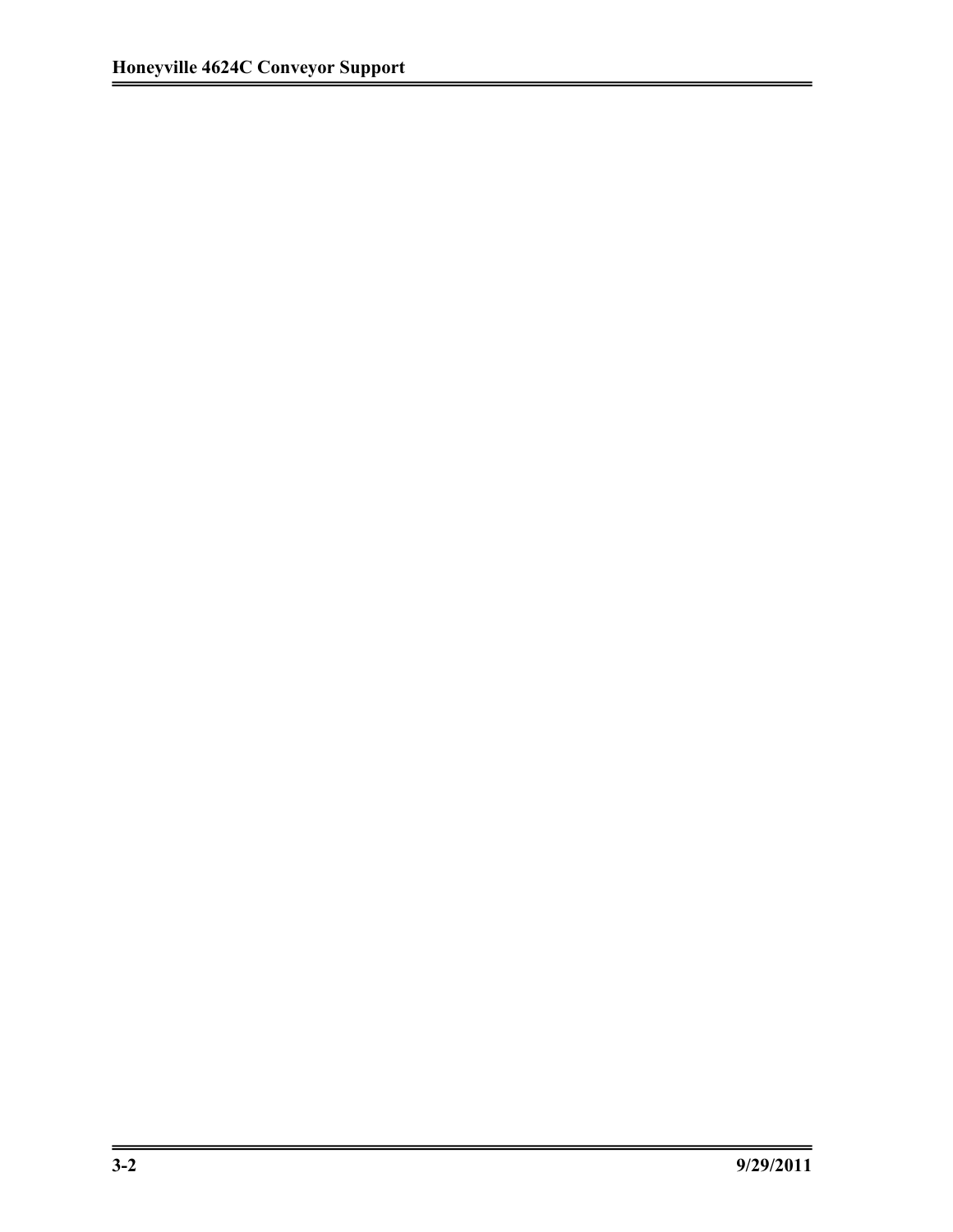# **ASSEMBLY**

#### *Note:*

Finger tighten only all nuts until instructed otherwise. Use 1/2"-13 x 1" bolts unless specified differently.

#### *Step 1*

Position "I" connectors so they face the same direction. Bolt "B" to "I". Bolt "B" together through center holes.



*Explanation of Hole Naming:* 

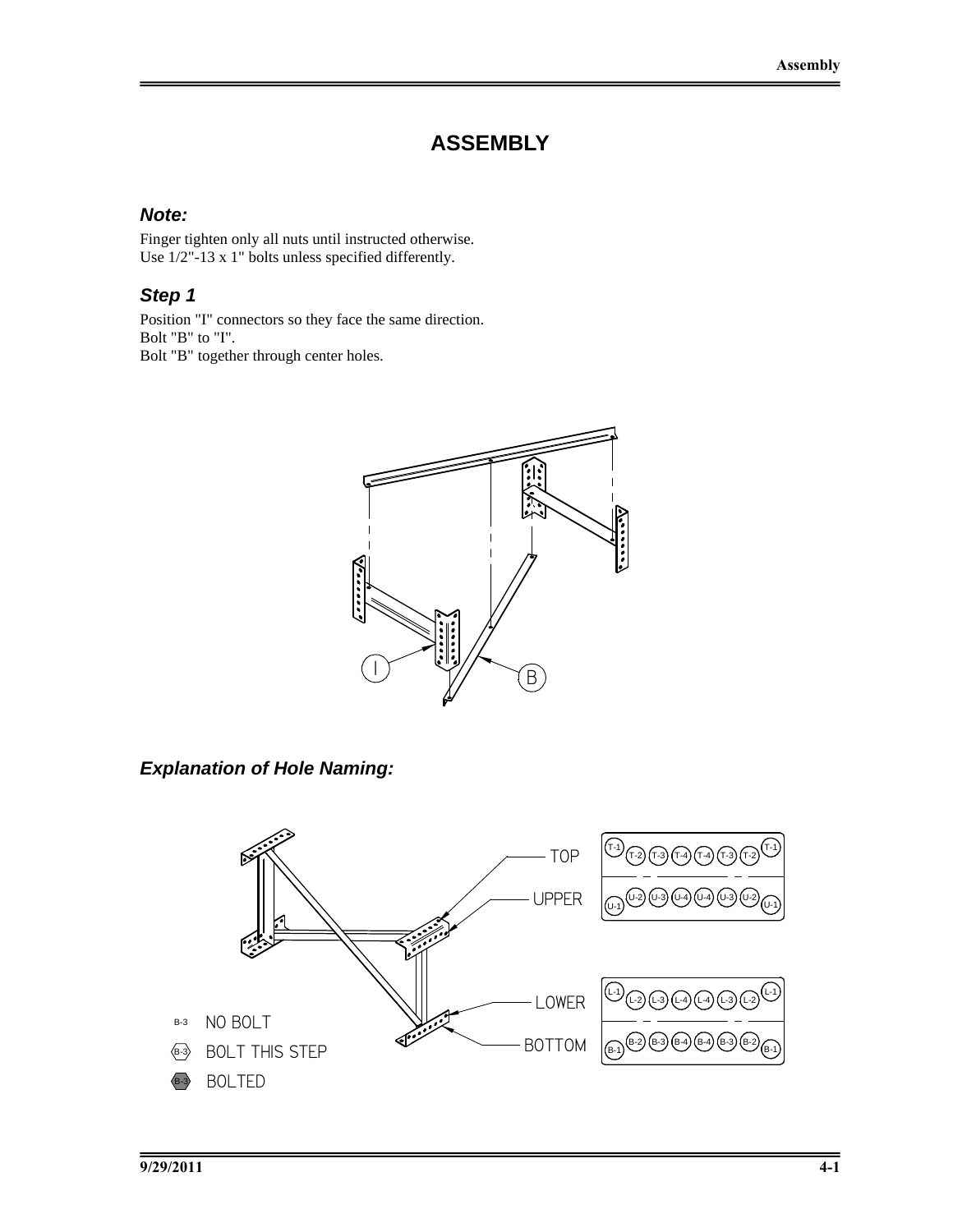Bolt "R" to "I" through holes T-2, U-3, L-3, and B-2. All "I" connectors should face the same direction. If you are at an end of the conveyor support, bolt "S" to "I".



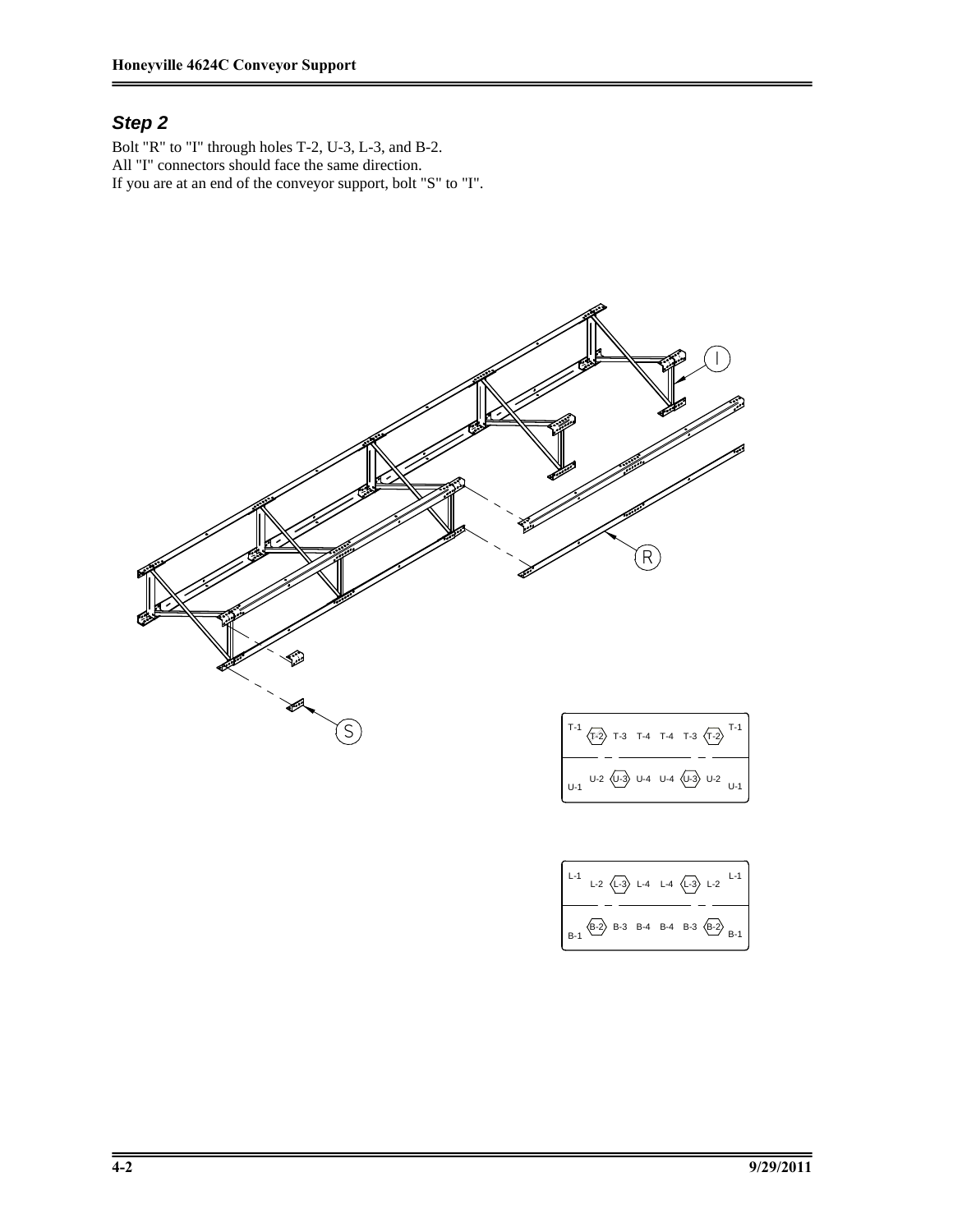Bolt "Q" to "R" above each "R" splice through hole T-3. Bolt "O" to "R" between "R" spices through hole T-4. Bolt through all remaining holes T-3 and T-4.



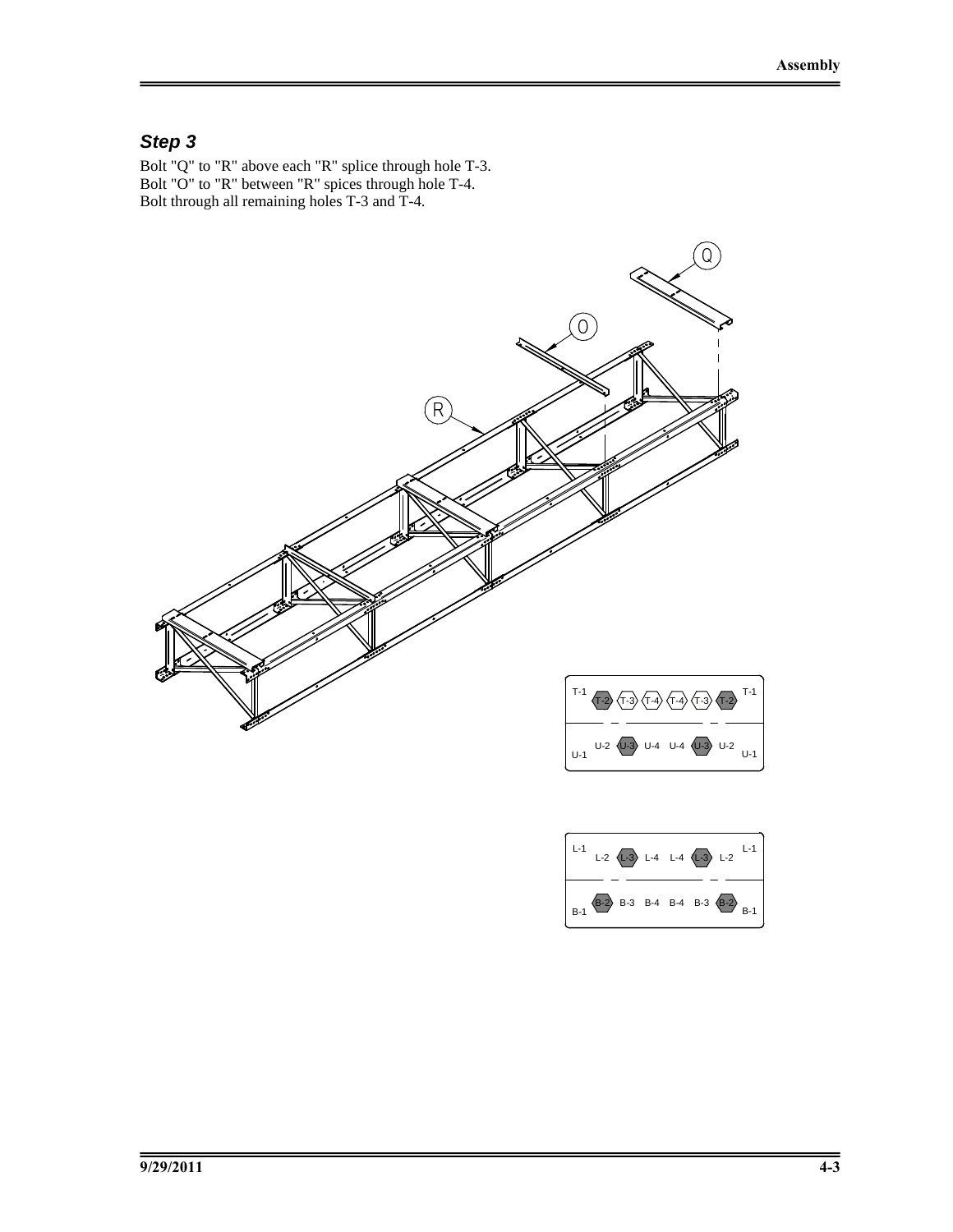Bolt "A" to "R" through hole B-4. Bolt through all remaining holes B-3 and B-4.



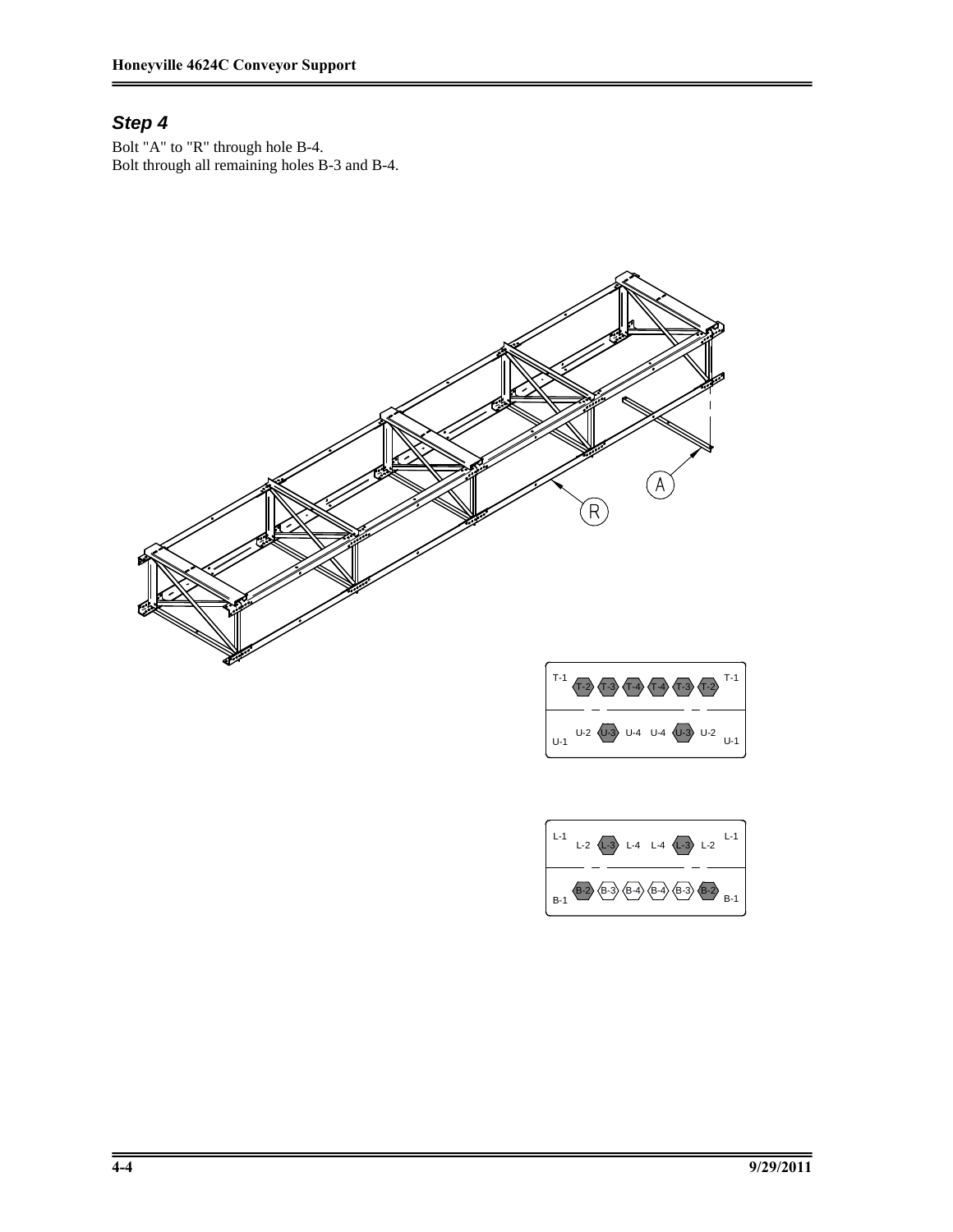Starting at the center and following the diagram for proper placement, bolt "C" to "R" through holes U-1, U-2, L-1, and L-2. Bolt through all remaining holes U-1, U-2, L-1, and L-2.

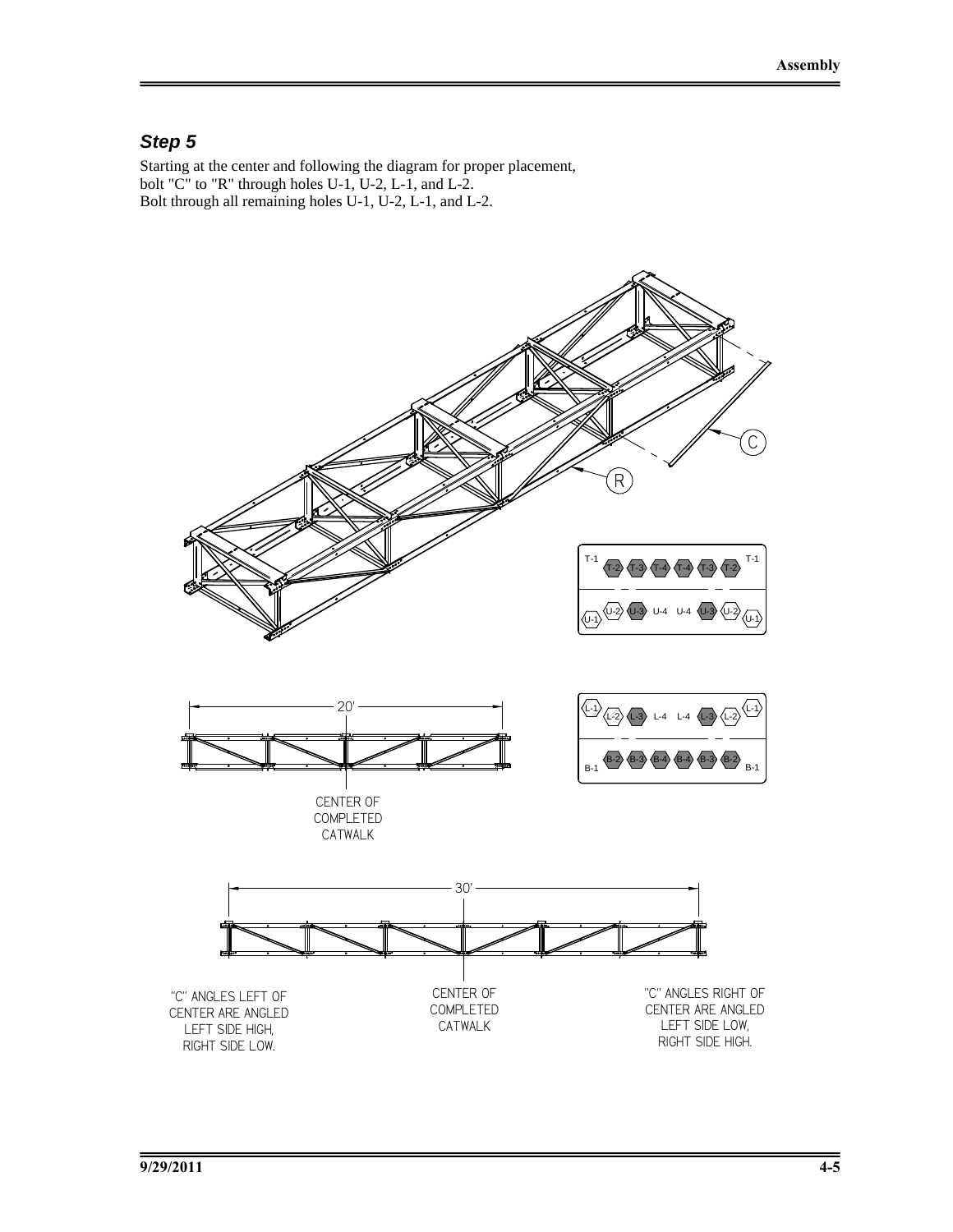Bolt "D" to "R" through holes T-1 and B-1. Bolt through all remaining holes T-1 and B-1.



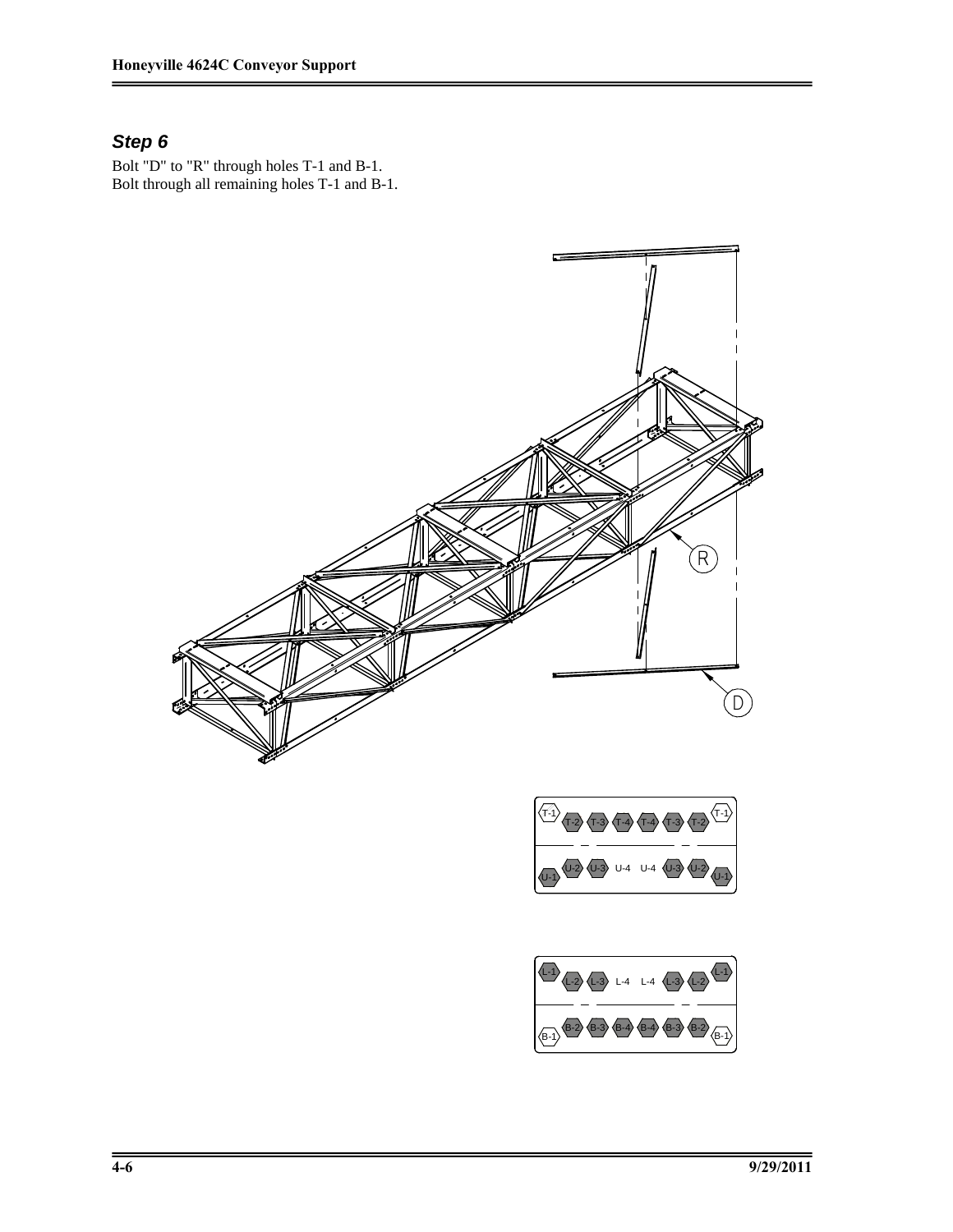Using  $3/8$ "-16 x 1  $1/2$ " carriage bolts, bolt "W" to "Q" through the slots in the grate.

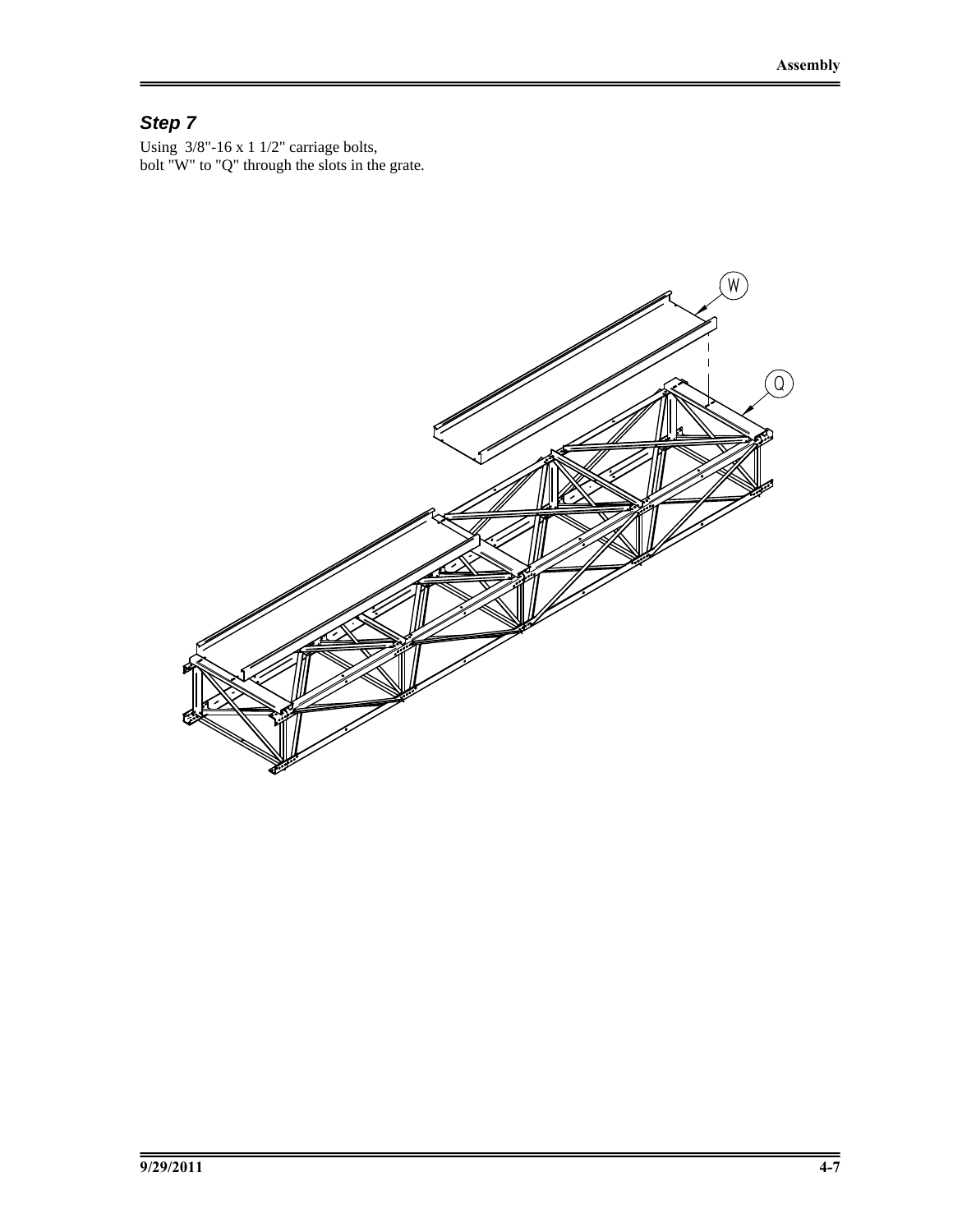Loosely bolt 5/16"-18 x 1 3/8" U-bolts to top of "E". Bolt "E" to "R" through holes U-4 and L-4. Use the hole in which "I" is only single thickness. Bolt through all remaining holes U-4 and L-4.



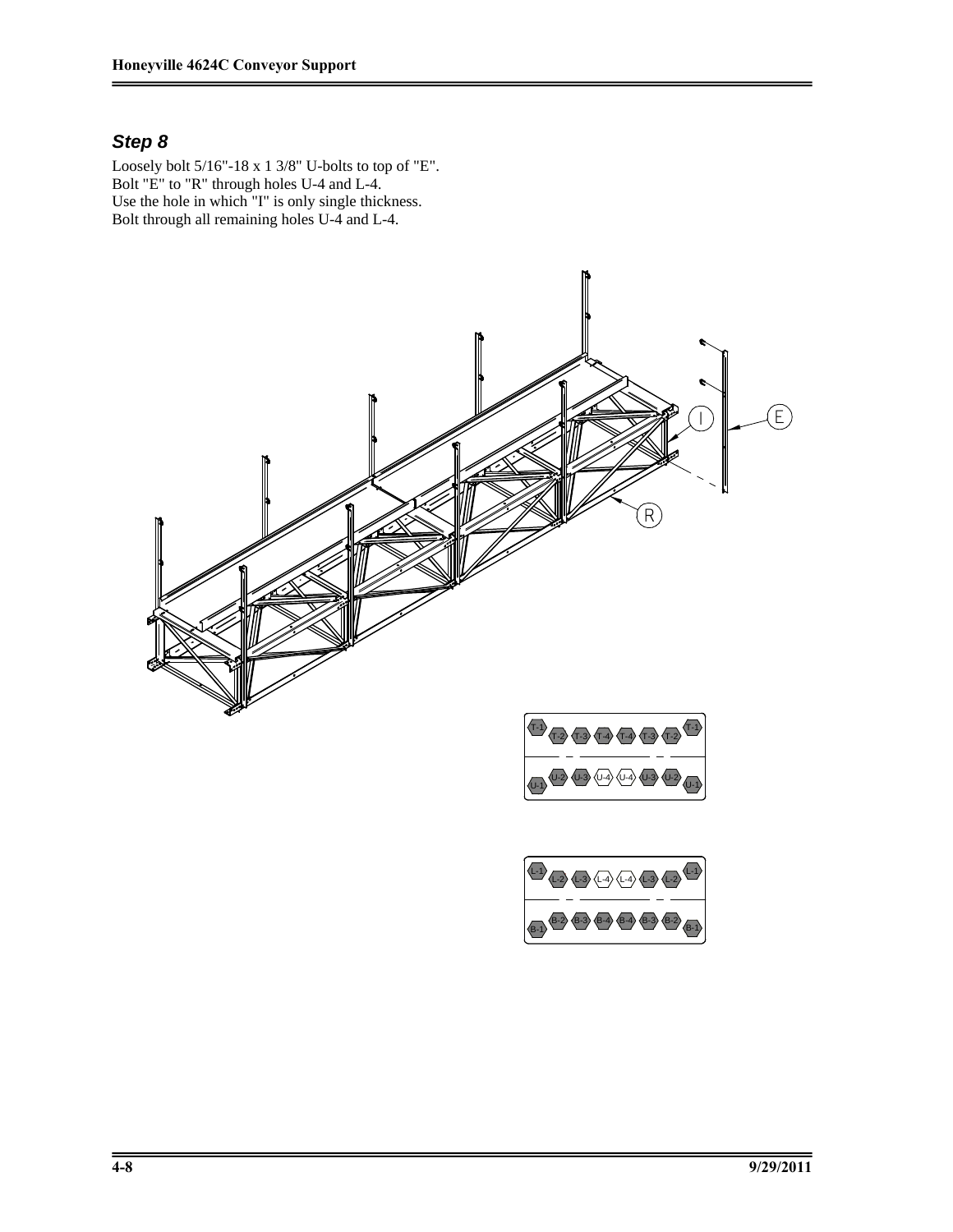Square up the conveyor support. Tighten all bolts.

### *Step 10*

Insert "T" into U-bolts on "E". At splices, insert "V" halfway into "T, and fasten using #12 x 3/4" self-drilling screws. Tighten U-bolts.

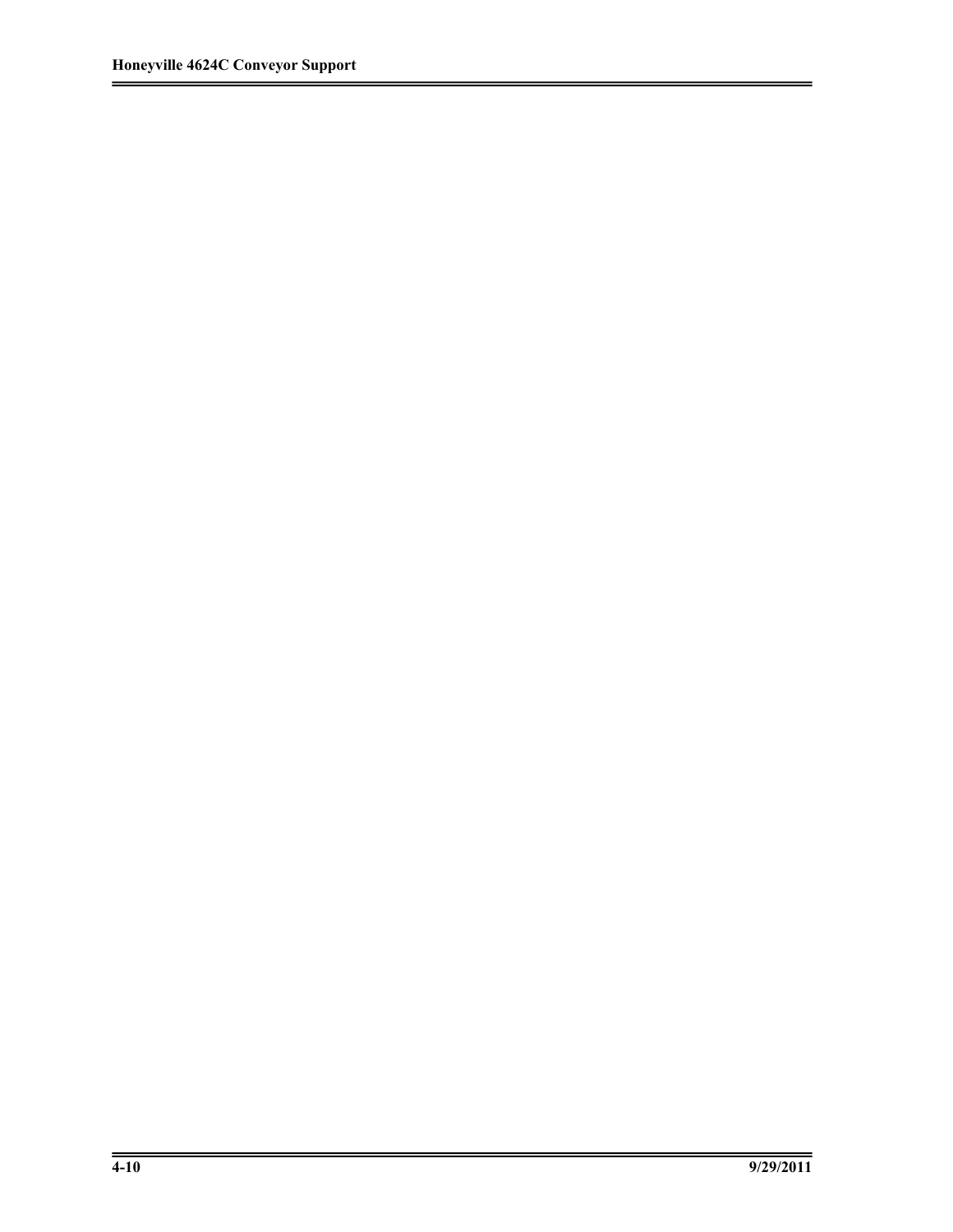# **INSTALLATION**

#### *Lifting*

Use of a four-way cable spreader is recommended for lifting assembled conveyor support. Do not lift directly from the handrails or posts supporting the handrails.

# *Support*

The 4624C Conveyor Support is designed to be supported near each end and intermittently every 40'.

#### *Safety*

All persons in the vicinity of the conveyor support while the conveyor support is being lifted must wear adequate safety gear.

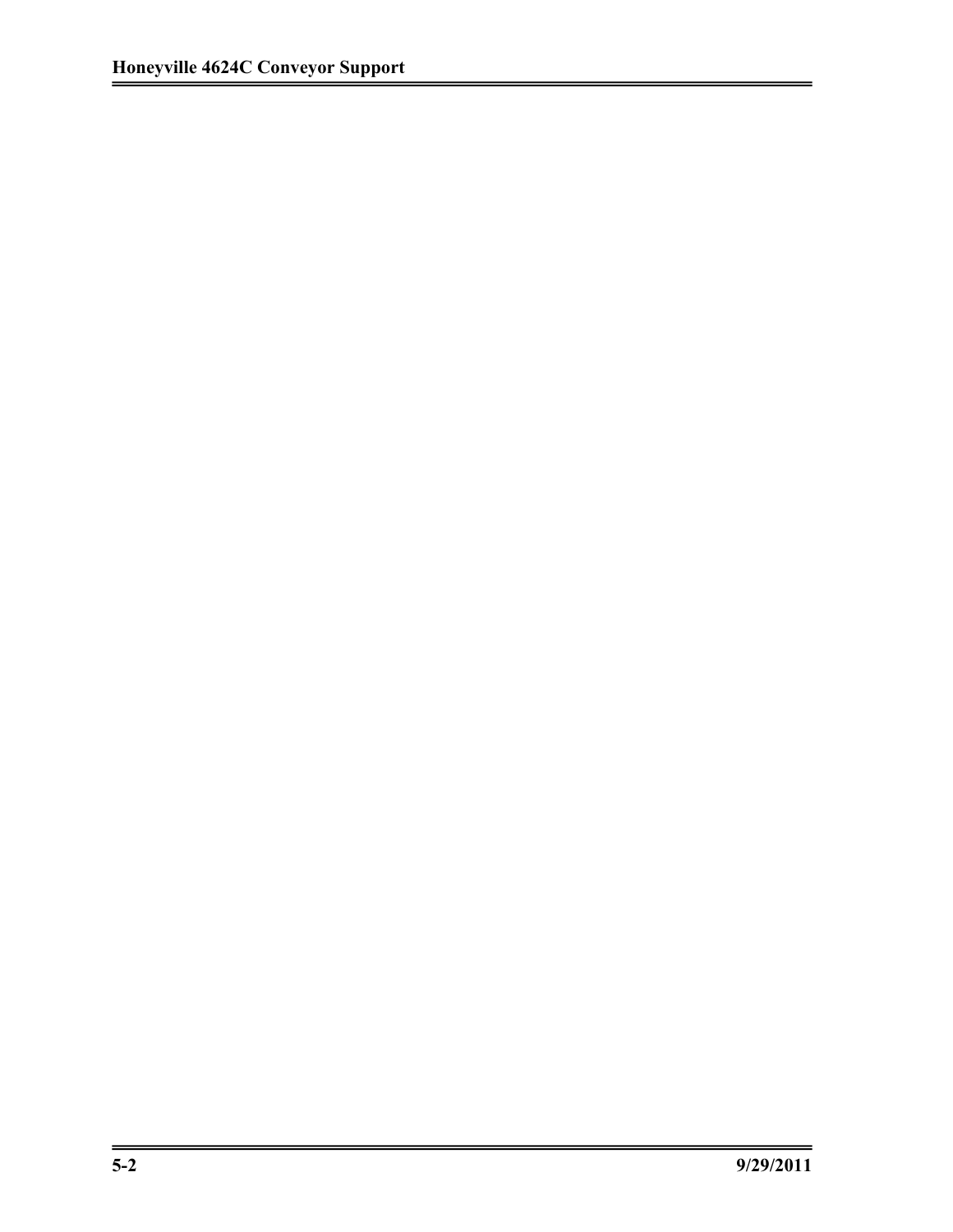# **WARRANTY**

The full extent of the warranty supplied by Honeyville Metal, Inc. is to correct any defects in material and/or workmanship on the products manufactured only by Honeyville Metal, Inc. This warranty period extends for **one year** from the date the product arrives on the site where installation will take place. Honeyville Metal, Inc. retains the right to review and/or adjust the time period for those products that may be held in inventory at a dealer's warehouse. Honeyville Metal, Inc. retains the final authority on determining if a product is within the warranty period and if full replacement of that product is required to retain the integrity of our products reputation and meet the customer's expectations. Honeyville Metal, Inc. will not furnish labor for replacement of any defective product or components of a product. Any product that is determined defective by both Honeyville Metal, Inc. and the end user who purchased the product may not be returned to Honeyville Metal, Inc. without the receipt of Return Authorization. Returned products must be shipped to Honeyville Metal, Inc. prepaid unless instructed otherwise and must be clearly marked with a Return Merchandise Authorization (RMA) number that needs to be obtained prior to the return shipment. This warranty supplied by Honeyville Metal, Inc. excludes damage to products while in transit to the destination on all public forms of transportation except the trucking equipment owned and operated by Honeyville Metal, Inc. This warranty does not cover performance guarantees on products, only defects in material and/or workmanship as prior statement. Honeyville Metal, Inc. does honor vendor warranties that extend beyond the one year period and will pass warranty coverage on to the purchaser of that vendor product.